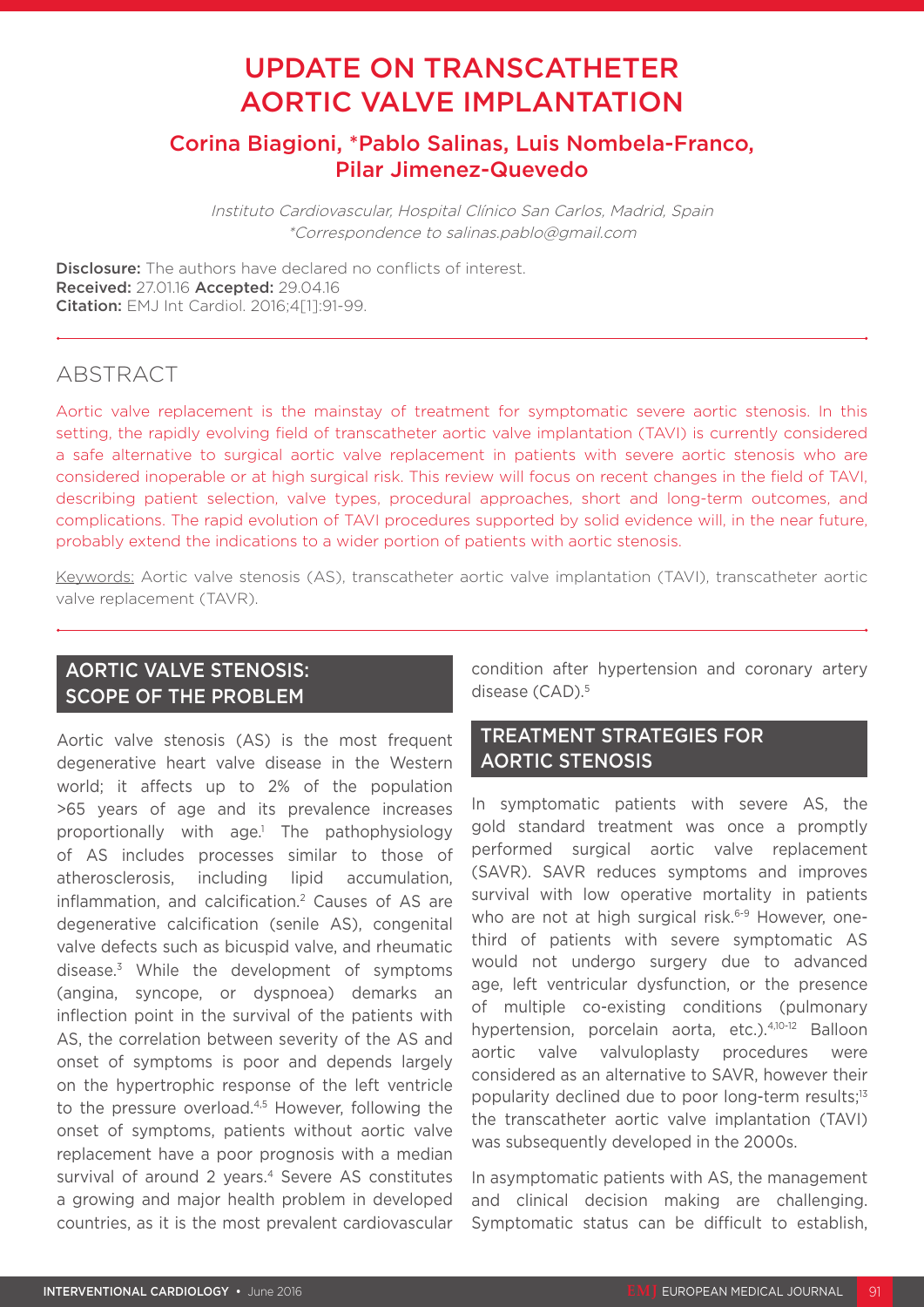especially in elderly patients, who may ignore their symptoms or may reduce their level of physical activity to avoid or minimise symptoms. Exercise testing, such as exercise stress echocardiography, could thus be useful to unmask symptoms in patients with severe AS who claim to be asymptomatic or who have equivocal symptoms. Exercise testing is strongly advocated in the European Society of Cardiology (ESC) guidelines,<sup>5</sup> whereas it is a Class IIb recommendation in the American College of Cardiology (ACC)/American Heart Association (AHA) guidelines.<sup>21</sup>

# WHAT IS TRANSCATHETER AORTIC VALVE IMPLANTATION?

Alain Cribier performed the first TAVI<sup>14</sup> in humans in 2002 and since then there has been an incredible growth of this technique, supported by a substantial amount of research.15,16 Following the Placement of Aortic Transcatheter Valves (PARTNER),17,18 CoreValve Pivotal,19,20 and NOTION21 trials, TAVI was included in the ESC/European Association for Cardio-Thoracic Surgery (EACTS) and the ACC/AHA Task Force on Practice Guidelines in 2012 and 2014.22,23 Current indications include inoperable and high-risk patients. In the latter group, the decision of TAVI versus SAVR should be made by multidisciplinary consensus within the Heart Team on a case-by-case basis. Expanded indications for TAVI (~10% of current procedures) include valve-in-valve procedures for degenerated bioprosthesis, AS due to bicuspid aortic valve, and pure aortic regurgitation, and the promising field of transcatheter intervention for pulmonary, tricuspid, or mitral valve disease.<sup>24</sup> Mitral valve-in-valve and valve-in-ring implantations have been shown to be effective at treating failed mitral annuloplasty or bioprosthesis, and are associated with low rates of complications.25,26

### DIFFERENT TRANSCATHETER AORTIC VALVE IMPLANTATION DEVICES

A complete description of every device is beyond the scope of this paper, but the market is still dominated by the Edwards SAPIEN (Edwards Lifesciences, Inc., Irvine, CA) and Medtronic CoreValve® (Medtronic, Minneapolis, MN) valves, with increasing use of DirectFlow, Boston Lotus, and St Jude Portico devices. The latest valve iterations are the SAPIEN 3, a balloon-expandable frame housing a pericardial tissue valve<sup>27,28</sup> with a new outer polyethylene terephthalate cuff

(to enhance paravalvular sealing) with the Commander transfemoral delivery sheaths of 14 Fr and 16 Fr; and the CoreValve Evolut™ R, resheathable, and repositionable self-expanding valve with a new 14 Fr delivery sheath.<sup>29</sup> Important data derived from one randomised controlled trial and five observational studies compared these different devices and demonstrated, at 30-day follow-up, that rates of death did not differ between self-expanding and balloon-expandable valves, and rates of all-cause death did not differ at 1-year follow-up.<sup>30</sup> In the 1-year results of the CHOICE trial comparing both valves, no differences in 1-year mortality rates were observed, despite the higher device success and lower paravalvular regurgitation (PVR) rate (which remained stable during follow-up) achieved with the Edwards valve.<sup>31</sup>

### PATIENT SELECTION

Correct patient selection is crucial in order to achieve optimal results. Important points that should be considered include careful echocardiographic evaluation of left ventricular function, valve anatomy, other concomitant valve diseases, and confirmation of the severity of the AS. In patients with low-flow low-gradient AS, it is recommended to perform a stress echocardiograph, with exercise or dobutamine infusion. A cardiac computed tomography (CT) scan is now the most important imaging tool to study the aortic root and decide on the size of device to use. Issues with prognostic and functional significance are the load of valve calcification, size of aortic annulus and left ventricular outflow tract, morphology and calcification of aortic root, and location of coronary ostia.<sup>32</sup>

Surgical risk scores fail to accurately predict mortality after TAVI,<sup>33</sup> however risk can be estimated using the Society of Thoracic Surgeons' (STS) score (moderate risk 4–8; high risk ≥8–10 of predicted mortality), the Euroscore II, and the Logistic Euroscore. Current practice guidelines propose a careful evaluation of other risk factors not well reflected in those scoring systems, including frailty, poor mobility, obesity, end-stage liver disease, previous chest wall radiation, or cognitive impairment.<sup>34</sup> Potential poor functional outcome in spite of a successful TAVI procedure should also be taken into account. $35$  The concept of medical futility has arisen in the TAVI scenario, and no invasive treatment should be considered if life expectancy with successful operation is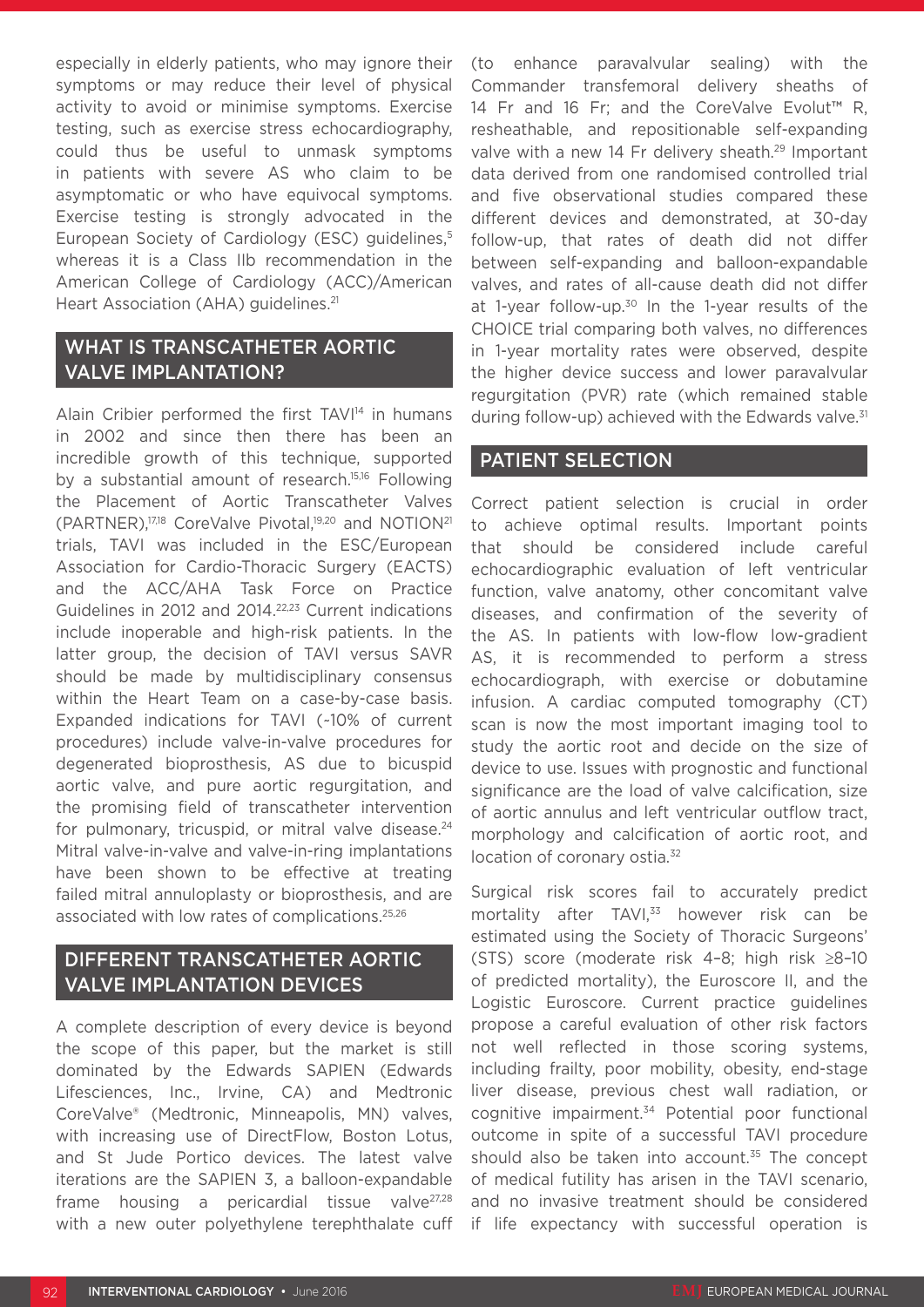<1 year; chance of death or major morbidity (allcause) is high; or other major organ systems  $(≥2)$ are compromised with improvement not expected after operation.23,34

Once superiority of TAVI over medical treatment in inoperable patients and the equipoise to SAVR in high-risk patients was widely accepted, the research focussed on intermediate-risk patients. Early results from registries and the all-comers randomised NOTION trial are promising. In this trial, TAVI was safe and effective, and comparable to SAVR in regards to the composite rate of death from any cause, stroke, or myocardial infarction after 2 years.<sup>36</sup> Recent data from the PARTNER 2 trial, which included patients at intermediate risk (mainly STS score ≥4) showed non-inferiority of TAVI compared to the SAVR in the primary outcome of death from any cause or disabling stroke at 2 years (19.3% TAVI versus 21.1% SAVR; p=0.25). Moreover, the TAVI group showed lower valve gradients and lower risk of bleeding events, acute kidney injury, and new-onset atrial fibrillation, as well as more rapid early recovery that resulted in shorter durations of stay in the intensive care unit and hospital.<sup>37</sup>

### PROCEDURAL APPROACH

The current standard approach is the retrograde transfemoral, even though the first TAVI procedures were performed anterogradely through the atrial septum.14,38 Other approaches (transapical, subclavian, or transaortic) are indicated for patients with inadequate lower limb arterial tree (roughly one-third of TAVI patients).39-41 Selection of the best TAVI approach should be made on a case-by-case basis, focussing on the patient's anatomy and local experience. Transfemoral access is generally associated with better outcomes and should be used, if feasible.<sup>42</sup> Vascular access closure is key to avoiding bleeding and is usually obtained with percutaneous closure devices. The two most commonly used closure devices (Prostar and Proglide) were recently compared in an observational study that showed higher rates of major vascular complications in the Prostar group that contributed to a higher incidence of bleeding events and peri-procedural acute kidney injury, with no difference in mortality.<sup>43</sup>

CAD is a common comorbidity in the TAVI population, present or detected during pre-procedural coronary catheterisation in approximately 60% of TAVI candidates.44 Even if

there is no established strategy of how and when to treat CAD, European guidelines for myocardial revascularisation provide an IIa–c recommendation for percutaneous intervention of stenosis >70% in proximal coronary segments in patients undergoing TAVI.45 Nevertheless, conflicting results exist concerning the influence of CAD on outcomes, and controversy persists regarding the extent and timing of revascularisation prior to a TAVI procedure.<sup>46</sup>

Another interesting field of investigation is the conventional versus minimalist approach. General anaesthesia and transoesophageal echocardiography guidance is being challenged by conscious sedation and local anaesthesia. The 3M TAVI study evaluated the efficacy, feasibility, and safety of next day hospital discharge in TAVI utilising the Multidisciplinary, Multimodality, but Minimalist (3M) approach compared with standard TAVI management (usually a 3–5 day stay after procedure). Preliminary data showed a feasibility of next day discharge in 97% of enrolled patients with only 3% re-admissions within 30 days.<sup>47</sup> The minimalist approach could also reduce the cost of the procedure. In a study that compared in-hospital cost between TAVI and SAVR, TAVI was demonstrated as an economically satisfactory alternative to SAVR, with a ~2-day shorter length of stay.48 However, the most promising prospect regarding cost of the procedure is the expected reduction in valve device prices.49

### PROCEDURAL OUTCOMES

The efficacy of TAVI in the treatment of patients with AS has been demonstrated in robust registries and large-scale studies.17-20,21 The short-term outcomes from recent registries are summarised in Table 1. Indeed, a large meta-analysis of patients undergoing TAVI identified high pro-b-type natriuretic peptide levels and post-procedural acute kidney injury as the strongest independent predictors of 30-day and 1-year mortality.<sup>50</sup> In patients with mitral regurgitation (MR), a recent meta-analysis associated a concomitant moderatesevere MR with an increase in early and late mortality following TAVI. Half of the patients had a significant improvement in MR severity (greater in those who had received a balloon expandable valve).<sup>51</sup> There has been a gradual improvement in outcomes (increased success and reduced complication rates), probably due to the technological advances and the increased experience of the operators.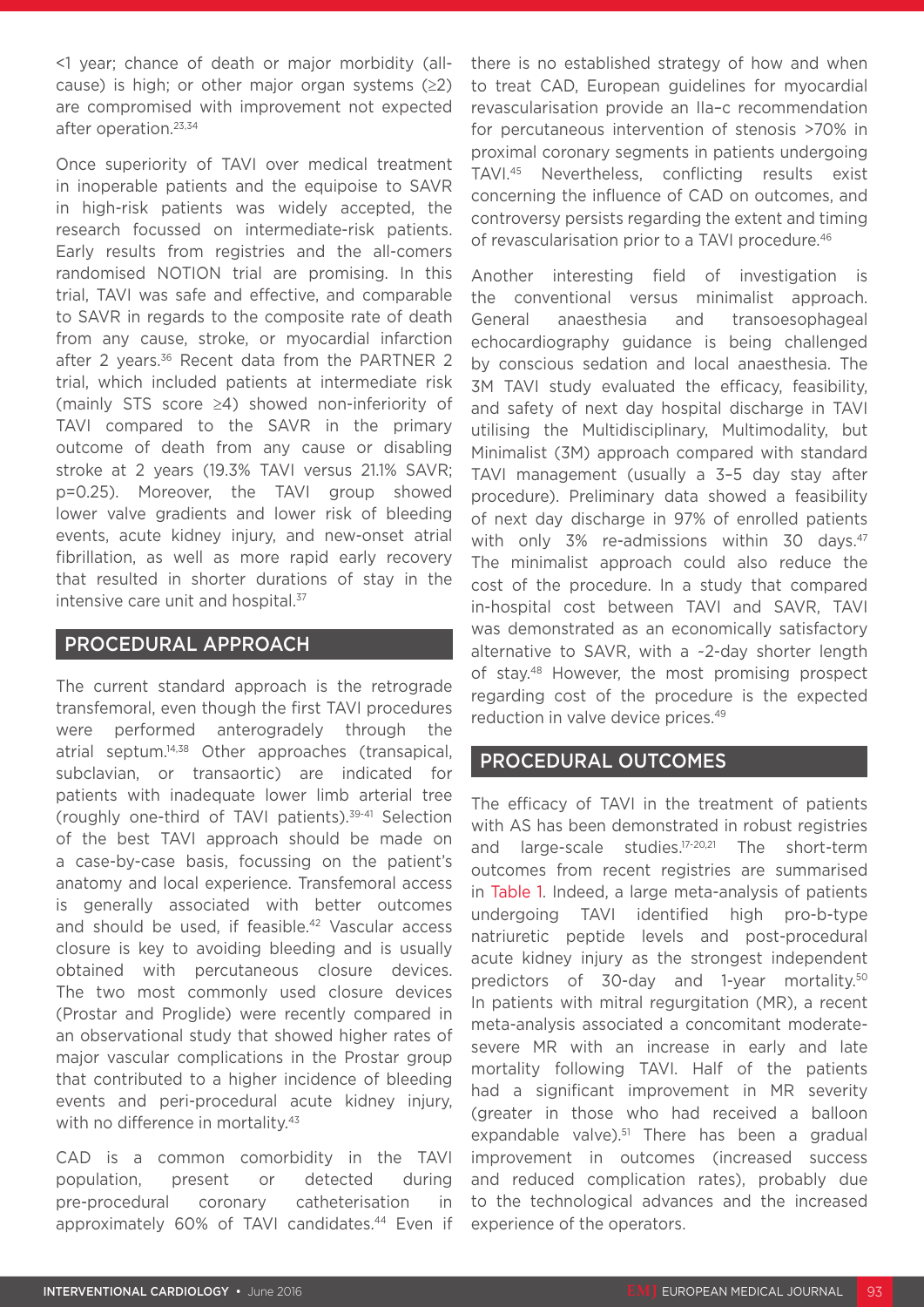A few studies have follow-up data available for up to 4–5 years, all of them with a high mortality rate (>50%) at 5 years. It is important to emphasise that these studies included a very old population with significant comorbidities (high or extreme risk), some of them could probably be excluded from a TAVI procedure nowadays due to excessive risk (futility). The 5-year follow-up of the PARTNER trials published equivalent outcomes for highrisk patients who underwent SAVR or TAVI: there were no significant differences in all-cause mortality, cardiovascular mortality, stroke, or need for re-admission to the hospital. In addition, the functional outcomes were similar, and no differences were demonstrated between surgical or transcatheter valve performance. Other observational studies confirm similar results with 5-year mortality rates of 61–68% (Table 2).

#### COMPLICATIONS

With some disparity in the initial TAVR reports, the Valve Academic Research Consortium (VARC) one<sup>52</sup> and two<sup>34</sup> criteria helped to standardise reporting of postoperative complications. An outline of the most frequent complications or novel findings will be addressed in this section, although many other complications may occur during or after a TAVI procedure.

#### Bleeding

More than two-thirds of patients are now undergoing TAVI through the transfemoral route with a percutaneous arterial closure device.<sup>53</sup> The transfemoral approach is associated with higher vascular complications compared to the transapical TAVI,54 however these have been significantly reduced by the introduction of the current reduced sized sheaths.<sup>55</sup> Hitherto, bleeding was one of the most relevant complications of transfemoral TAVI. Although VARC consensus documents recommend the Bleeding Academic Research Consortium (BARC) criteria, periprocedural and long-term bleeding is inconsistently reported. There are also difficulties in quantifying procedural blood loss and in the reporting of the precise reasons for peri-procedural transfusion.

In the first TAVI devices 30-day bleeding could be as high as 41% (15.6% life-threatening), and the rate of transfusions reached 43%.56 However, data from the PARTNER trial shows that TAVI considerably reduces bleeding and transfusions compared to SAVR.<sup>57</sup> Improvements in delivery catheters and experience cut current procedural bleeding in half (down to  $6.3\%$  life-threatening).<sup>58</sup> Patients who require a blood transfusion following TAVI exhibit an increased risk of major stroke and kidney dysfunction, as well as increased mortality at 1 year.59 Risk factors for life-threatening bleeding following TAVI include female gender, using a larger size delivery system (>19 Fr), peripheral arterial disease, valve retrieval, and percutaneous access.<sup>60</sup> Late (>30 days) bleeding complications are low (5.9%), occur mainly (64.1%) in the first 6 months post-TAVI, and are associated with 1-year mortality, especially in atrial fibrillation patients.<sup>61</sup> Current guidelines recommend double antiplatelet therapy after TAVI to prevent thromboembolic events, which could be associated with a higher rate of major bleeding. The POPular TAVI trial is the first large, randomised, controlled trial to test if monotherapy with aspirin or oral anticoagulation versus additional clopidogrel after TAVI reduces bleeding (enrolment ends in August 2016).<sup>62</sup>

#### Conduction Disturbances

The incidence of new onset left bundle branch block (BBB) varies with valve system and time after TAVI (10–50%), but most of them are transient and may be resolved by discharge in 30–50%. A recent study described that conduction disturbances occurred primarily during hospitalisation (increase of PQ interval, QRS width, and first grade atrioventricular block) and subsequently stabilise during a 1-year follow-up. Post-procedural complete left BBB was more frequent in the CoreValve and transapical approach.<sup>63</sup>

Inconsistent data have been published on whether left BBB after TAVI increases the risk of mortality. Complete atrioventricular block requiring a permanent pacemaker implantation (PPI) varies widely among studies and devices, and may be 5-12% for SAPIEN and 24-33% for CoreValve.<sup>64</sup> This conduction disturbance is caused by damage to the atrioventricular bundle or node,<sup>65</sup> and is often peri-procedural but may be delayed up to 7 days after the procedure. The need for PPI is higher with CoreValve and Lotus implantation compared with the SAPIEN device. A pre-existing right BBB and deep valve implantation are the main predictors of subsequent PPI.<sup>66,67</sup> Although a new PPI could be associated to a decrease or lack of improvement in left ventricular function or increased rehospitalisation, it has not been linked to increased mortality.68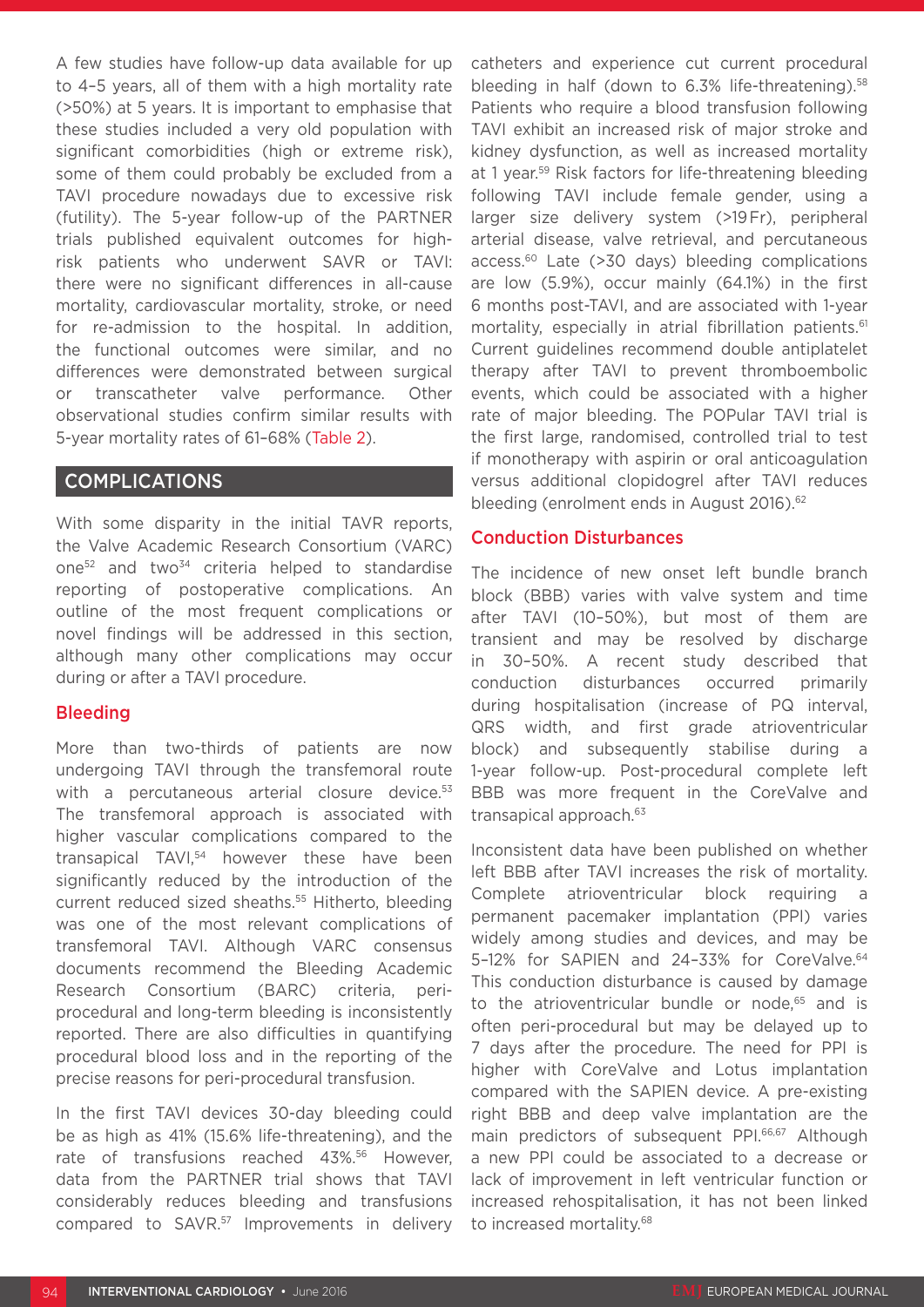#### Stroke

The occurrence of cerebrovascular events is one of the most fearsome complications of TAVI. According to VARC definitions, procedural stroke (acute, <24 hours) has an incidence of 1.5% after TAVI. During the first month after TAVI (subacute) stroke has an incidence rate of 3–7%, reducing to  $2.3\%$  >1 year TAVI (late).<sup>69,70</sup> Imaging studies following TAVI showed new embolic events in 72.0%; however, only 6.6% of those patients presented with clinically significant neurological deficits.71 The clinical relevance of this form of silent cerebral ischaemia remains to be resolved, though it has been speculated that it could be associated with a higher rate of cognitive decline in comparison with SAVR. The stroke rate has already declined with new-generation devices,<sup>72,73</sup> and a great effort is being made to assess the added value of embolic protection devices (filters or debris deflectors) during TAVI procedures.

#### Paravalvular Regurgitation

An inadequate sealing between the prosthesis and the annulus with the crushed native leaflets causes this complication. Severe and/or asymmetrical calcification of the annulus, the presence of a bicuspid aortic valve, and inadequate prosthesis sizing are risk factors for PVR after TAVI. An exhaustive preoperative CT assessment of valve calcification and anatomy of the aortic root complex should minimise the risk of PVR.74 Approximately 70% of patients after TAVI have mild regurgitation,<sup>75</sup> and the incidence of moderate or severe PVR is 15-20%.<sup>76</sup> The quantification of the aortic regurgitation after TAVI can be done by angiography, by echocardiographic evaluation, or by invasive haemodynamic parameters.<sup>77</sup> However, the assessment and grading of PVR has become a challenge due to disagreement between techniques, methodologies, and even core laboratories.78

PVR has consistently been associated with increased long-term mortality, although some conflicting data persist on the true impact of PVR due to grading assessment, different study populations, and device differences (PVR could be higher at post-implantation but reduce over time with CoreValve).<sup>31</sup>

Potential treatments of this complication are postdilatation, second valve implantation, or selective leak closure with a vascular plug. However, any post-implantation optimisation procedure might convey a risk of embolisation or root injury, so

new iterations of the valve devices brought specific designs to prevent PVR, with promising initial results.79 Some authors suggested prosthesis oversizing to improve adaptation to the aortic annulus, and thus minimise the leakage,<sup>80</sup> although some other reports show conflicting results.<sup>81</sup> In summary, the PVR is a multifactorial issue and warrants careful pre-operative evaluation, individualised implantation parameters (sizing, balloon volume), and expert management should the complication occur.

#### Valve Thrombosis

Probably the most commented on TAVI controversy in 2015 was the novel finding of subclinical leaflet thrombosis in bioprosthetic heart valves. Originally suggested in a CT evaluation at 30 days in the Portico IDE Study, and gathering the evidence from other studies, incidence varies from 7.4–43.2% across different devices (including surgical bioprostheses) and timepoints.<sup>82</sup> The finding was consistently missed by transthoracic echocardiography but could be detected by transoesophageal echocardiography, and was resolved in all cases following warfarin therapy. There are still insufficient data to link this finding to clinical events.

Likewise, a TAVI thrombosis registry gathered retrospective data on clinically relevant (dyspnoea or increased valve gradients over time) valve thrombosis, usually detected with echocardiography. Incidence of valve thrombosis was 0.61% (possibly underreported due to the retrospective design), appearing up to 2 years after TAVR, and resolved in most cases with warfarin.<sup>83</sup>

### OPEN ISSUES AND FUTURE DIRECTIONS

Cumulative evidence has demonstrated the value of TAVI in the treatment of patients with severe symptomatic AS for inoperable or high-risk patients. Moreover, data from a recent randomised controlled trial suggest that TAVI might be superior to SAVR in this setting.<sup>19</sup> Expanded indications for intermediate-risk patients will follow should the upcoming PARTNER 272 and SURTAVI<sup>84</sup> trials show positive results. Furthermore, a trial on low-risk patients (STS score <4) has been recently approved (PARTNER 3) and will have started in spring 2016. Durability >5–10 years will become highly relevant if TAVI is to be offered to low-risk patients with higher life expectancy.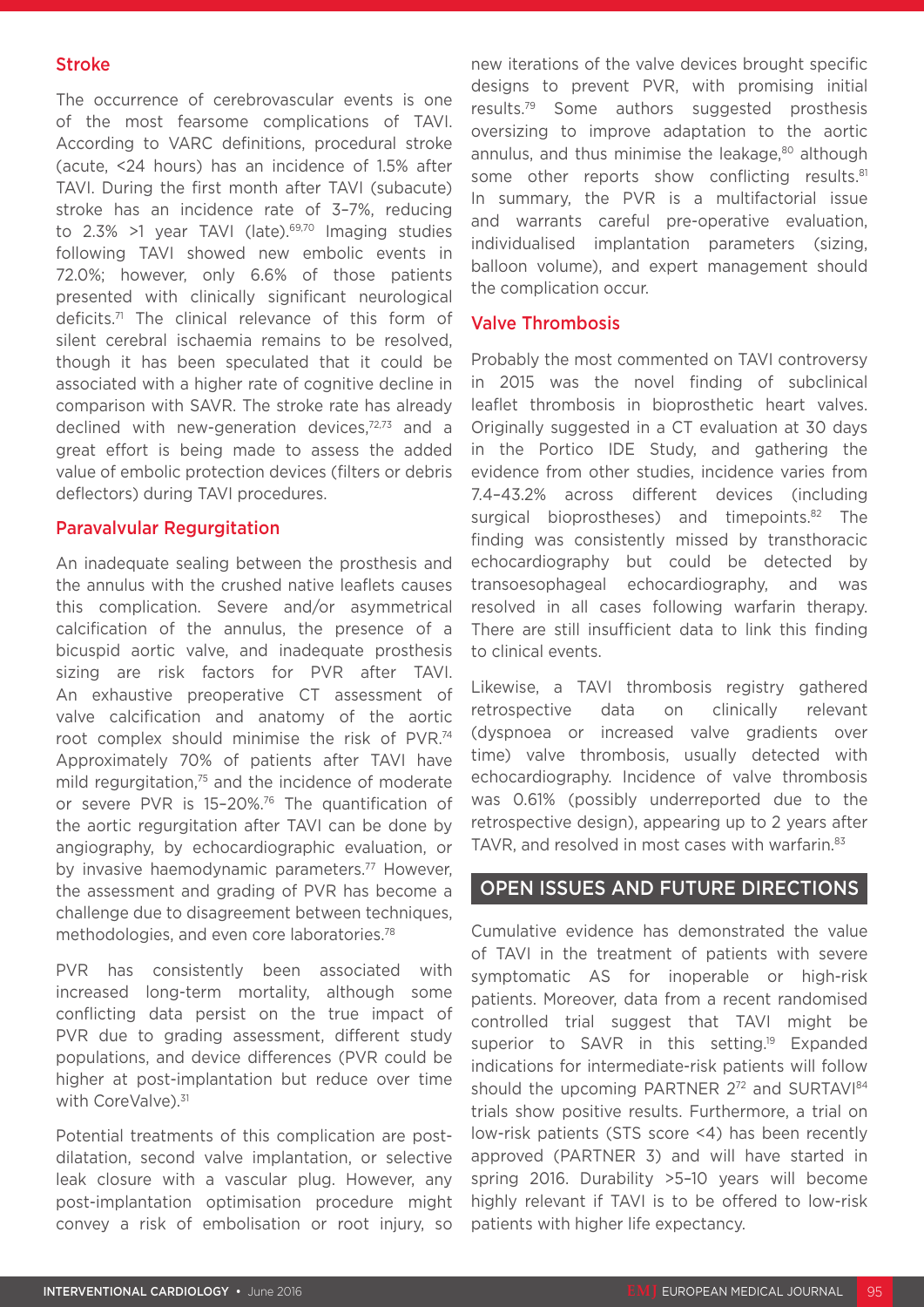#### Table 1: Short and mid-term results of the main multicentre registries and controlled trials.

|                                               | N      | Years            | Valve<br>type                 | Approach                      | Implatation<br>success<br>$(\%)$ | Major<br>Permanent<br>vascular<br>pacemaker<br>complication (%)<br>$(\%)$ |      | <b>Stroke</b><br>$(\%)$ | <b>PVR</b><br>$\geq$ 2<br>$(\%)$ | Surgical<br>conversion<br>$(\%)$ | 30-day<br>mortality<br>$(\%)$ | 1-year<br>mortality<br>$(\%)$ |
|-----------------------------------------------|--------|------------------|-------------------------------|-------------------------------|----------------------------------|---------------------------------------------------------------------------|------|-------------------------|----------------------------------|----------------------------------|-------------------------------|-------------------------------|
| GARY<br>Registry <sup>55</sup>                | 15,964 | $2011 -$<br>2013 | 8,390<br>ES/<br>6,026<br>CoVa | 11,292 TF/<br>4,672<br>non TF | $\overline{\phantom{a}}$         | 4.0                                                                       | 17.5 | 1.5                     | 5.8                              | 1.3                              | 6.1a                          | 21.3a                         |
| FRANCE <sub>2</sub><br>Registry <sup>85</sup> | 4,267  | $2010 -$<br>2012 | 2,858<br>ES/<br>1,409<br>CoVa | 3,141 TF/<br>1,153<br>non TF  | $\overline{\phantom{a}}$         | 11.8                                                                      | 15.9 | 4.6                     | $\overline{\phantom{0}}$         |                                  | 9.5 <sup>b</sup>              | 23 <sup>b</sup>               |
| <b>ADVANCE</b><br>Registry <sup>86</sup>      | 1,015  | $2010 -$<br>2011 | CoVa                          | <b>TF</b>                     | 97.5                             | 10.9                                                                      | 26.3 | 3.0                     | 13.5                             | O.1                              | 4.5                           | 17.6                          |
| <b>SAPIEN 3</b><br>(Partner<br>$ 11 ^{79}$    | 583    | $2013 -$<br>2014 | <b>ES</b>                     | 490<br>TF/93<br>non TF        |                                  |                                                                           | 13.3 | 1.4                     | 2.5                              | 0.2                              | 2.2                           | 14.4 <sup>c</sup>             |
| <b>TVT US</b><br>Registry <sup>87</sup>       | 12,182 | $2011 -$<br>2013 | ES                            | 6,871 TF/<br>5,311<br>non TF  | 92                               | 6.4                                                                       | 6.6  | 2.0                     | 8.5                              | 1.0                              | 7.6                           | 26.2                          |

a) Follow-up data from 9,091 patients (2011–2012). 30-Day mortality was 5.4% (TF) and 8% (TA); 1-year mortality was 19.8% (TF) and 24.9% (TA) (TF-TAVI versus TA-TAVI: p<0.001), b) Follow-up data from 3,195 patients, c) 1-year survival: 85.6% overall, 87.3% high-risk patients, and 89.3% high-risk TF access. ES: Edwards-SAPIEN; CoVa: CoreValve; TF: transfemoral; TA: transapical; TAVI: transcatheter aortic valve implantation; PVR: paravalvular regurgitation.

#### Table 2: Long-term mortality results after transcatheter aortic valve implantation. Procedures performed between 2007 and 2012.

|                                               | $\mathsf{N}$ | Valve<br>type           | 1-year<br>mortality<br>$(\%)$ | 2-year<br>mortality<br>$(\%)$ | 3-year<br>mortality<br>$(\%)$ | 4-year<br>mortality<br>$(\%)$ | 5-year<br>mortality<br>$(\%)$ | 6-year<br>mortality<br>$(\%)$ | Re-operation<br>of transcatheter<br>valve (%) |
|-----------------------------------------------|--------------|-------------------------|-------------------------------|-------------------------------|-------------------------------|-------------------------------|-------------------------------|-------------------------------|-----------------------------------------------|
| Ussia<br>et al.88                             | 181          | CoVa                    | 23.6                          | 30.3                          | 34.8                          | $\circ$                       | $\overline{\phantom{a}}$      |                               |                                               |
| UK registry89,90                              | 3,980        | 2036<br>ES/1897<br>CoVa | 18.3                          | 27.2                          | 38.8                          |                               | 53.1                          | 37.3                          | 0.8                                           |
| Rodés-Cabau<br>et al.91                       | 339          | ES                      | 24                            | 33                            | 49                            | 57                            | $\overline{\phantom{a}}$      |                               | 0.6                                           |
| Toggweiler<br>et al.92,a                      | 88           | ES                      | 17                            | 26                            | 47                            | 58                            | 65                            |                               | 1.1                                           |
| Unbehaun<br>$et$ al. $93$                     | 136          | ES                      | 18.4                          | 33.1                          | 42.8                          | 51.8                          | 61.4                          | $\overline{\phantom{0}}$      | 3.0                                           |
| Salinas<br>$et$ al. $94$                      | 79           | ES                      | 20.3                          | 29.1                          | 41.1                          | 50.5                          | 68                            |                               | 0.8                                           |
| El-Mawardy<br>et al.95                        | 61           | CoVa                    | 11.5                          | 21.3                          | 26.2                          | 39.3                          | 52.5                          |                               |                                               |
| PARTNER A<br>(TAVI arm) <sup>48,96-98,b</sup> | 348          | ES                      | 24.2                          | 33.7                          | 44.2                          | $\overline{\phantom{a}}$      | 67.8                          |                               | $\circ$                                       |
| <b>PARTNER B</b><br>(TAVI arm)99,100          | 179          | ES                      | 30.7                          | 43                            | 53.9                          | 64.1                          | 71.8                          |                               | 1.1                                           |

a) Selected population, excluding implantation failure or death before 30 days. Follow-up in 84 out of 88 patients, b) re-operation date reported at 2 years of follow-up.

ES: Edwards-SAPIEN; CoVa: CoreValve; TAVI: transcatheter aortic valve implantation.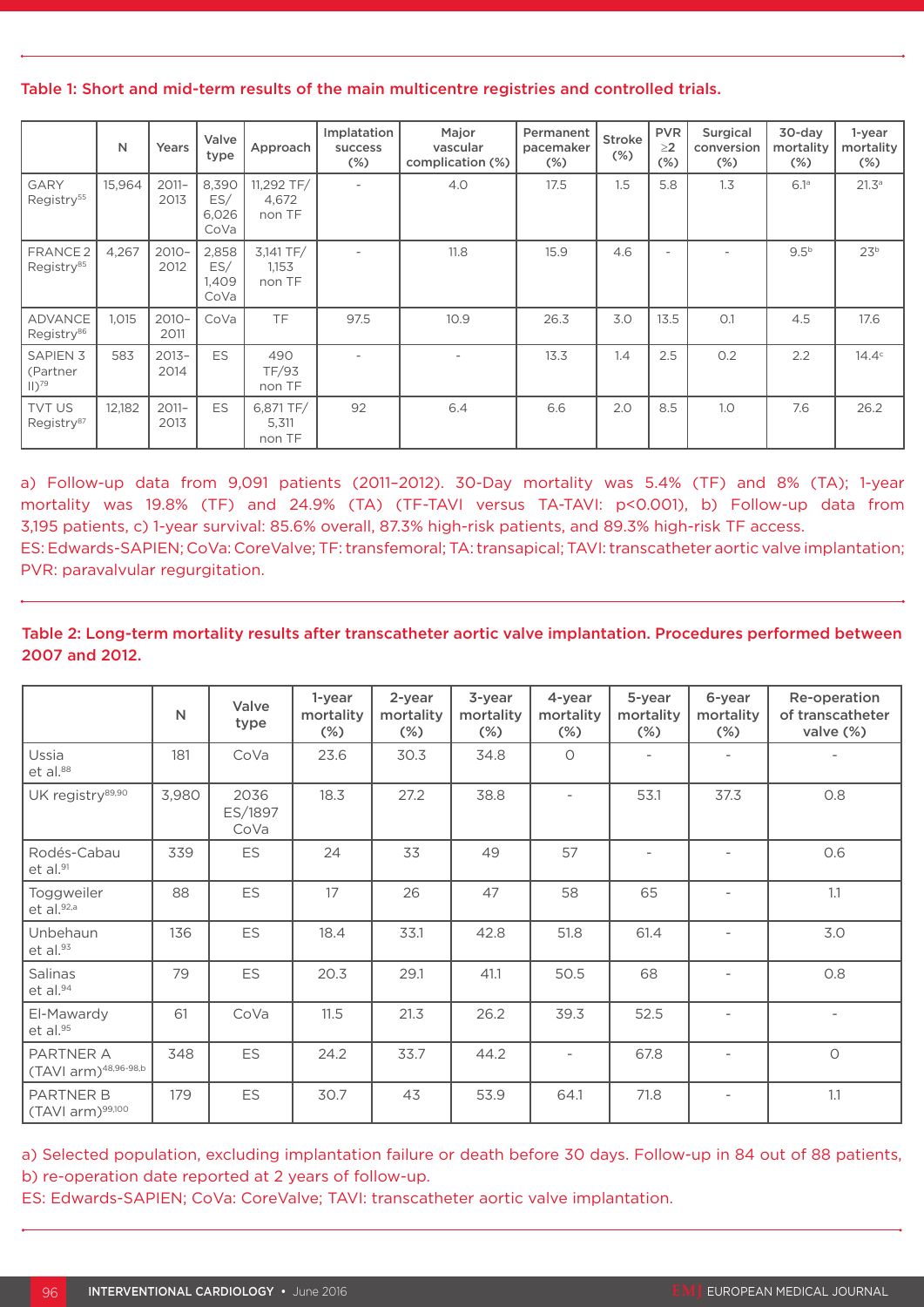New TAVI devices, most of them with selfexpanding, recapturable, and repositionable technology, are being developed to further optimise results and reduce complications. Competition between devices will follow so implantation success, complications rates, long-term durability, price, and reimbursement systems will be important differentiating factors. Procedural simplification with a minimalist approach and advanced imaging modalities will increase TAVI application and its implementation in the treatment of other heart valve diseases. Off-label indications for valve-in-valve procedures similar to TAVI, implantation in different valvular heart diseases (aortic regurgitation, mitral, or tricuspid valve disease), or bicuspid aortic disease will expand; and more importantly, the technique will be thoroughly researched, hopefully with randomised, specific trials.24

Antithrombotic treatment after TAVI is one of the most important gaps in evidence at this moment, with a lack of support for specific regimes. A balance between recognised problems at both ends of the spectrum (late bleeding and subclinical valve thrombosis) must be found, and tailored treatments for specific populations given accordingly. The selective or widespread role of embolic protection devices for stroke prevention will be clarified with upcoming trials.

In spite of the increasing numbers of TAVI procedures, registries show no decline of SAVR, clearly demonstrating how senile AS is an undertreated disease. Should intermediate-risk trials have positive results for TAVI, it could become a standard of care, followed by a possible reduction in SAVR numbers. Beyond technical (device and procedure) details, keeping a multidisciplinary perspective on candidate selection will ensure continued improvements in survival and quality of life for AS patients, warranting a bright future for TAVI.

#### REFERENCES

1. Stewart BF et al. Clinical factors associated with calcific aortic valve disease. Cardiovascular Health Study. J Am Coll Cardiol. 1997;29:630-4.

2. Otto CM et al. Characterization of the early lesion of "degenerative" valvular aortic stenosis. Histological and immunohistochemical studies. Circulation. 1994;90:844-53.

3. Carabello BA, Paulus WJ. Aortic stenosis. Lancet. 2009;373:956-966.

4. Varadarajan P et al. Clinical profile and natural history of 453 nonsurgically managed patients with severe aortic stenosis. Ann Thorac Surg. 2006;82:2111-5.

5. Iung B, Vahanian A. Epidemiology of valvular heart disease in the adult. Nat Rev Cardiol. 2011;8:162-72.

6. Schwarz F et al. The effect of aortic valve replacement on survival. Circulation. 1982;66:1105-10.

7. Murphy ES et al. Severe aortic stenosis in patients 60 years of age or older: left ventricular function and 10-year survival after valve replacement. Circulation. 1981;64:184-8.

8. O'Brien SM et al. The Society of Thoracic Surgeons 2008 cardiac surgery risk models: part 2--isolated valve surgery. Ann Thorac Surg. 2009;88:23-42.

9. O'Brien SM et al. The Society of Thoracic Surgeons 2008 cardiac surgery risk models: part 3--valve plus coronary artery bypass grafting surgery. Ann Thorac Surg. 2009;88:43-62.

10. Bouma BJ et al. To operate or not on elderly patients with aortic stenosis: the decision and its consequences. Heart. 1999;82:143-8.

11. Iung B et al. Decision-making in elderly patients with severe aortic stenosis: why are so many denied surgery? Eur Heart J. 2005;26:2714-20.

12. Bach DS et al. Evaluation of patients with severe symptomatic aortic stenosis who do not undergo aortic valve replacement. Circ Cardiovasc Qual Outcomes. 2009;2:533-9.

13. Otto CM et al. Three-Year Outcome After Balloon Aortic Valvuloplast. Insights Into Prognosis of Valvular Aortic Stenosis. Circulation. 1994;89:642-50.

14. Cribier A et al. Percutaneous transcatheter implantation of an aortic valve prosthesis for calcific aortic stenosis: first human case description. Circulation. 2002;106:3006-8.

15. Salinas P et al. Transcatheter aortic valve implantation: Current status and future perspectives. World J Cardiol. 2011;3:177-85.

16. Salinas P et al. State of the art of Aortic Valve Implantation: indications, outcomes, and controversies. EMJ Cardiol. 2015;3:  $10-20.$ 

17. Leon MB et al.; PARTNER Trial Investigators. Transcatheter aortic-valve implantation for aortic stenosis in patients who cannot undergo surgery. N Engl J Med. 2010;363:1597-607.

18. Smith CR et al. PARTNER Trial Investigators. Transcatheter versus surgical aortic-valve replacement in highrisk patients. N Engl J Med. 2011;364: 2187-98.

19. Adams DH et al.; U.S. CoreValve Clinical Investigators. Transcatheter aorticvalve replacement with a self-expanding prosthesis. N Engl J Med. 2014;370: 1790-8.

20. Cao C et al. Systematic review and meta-analysis of transcatheter aortic valve implantation versus surgical aortic valve replacement for severe aortic stenosis. Ann Cardiothorac Surg. 2013;2:10-23.

21. Thyregod HG et al. The Nordic aortic valve intervention (NOTION) trial comparing transcatheter versus surgical valve implantation: study protocol for a randomised controlled trial. Trials. 2013;14:11.

22. Vahanian A et al.; Joint Task Force on the Management of Valvular Heart Disease of the European Society of Cardiology (ESC); European Association for Cardio-Thoracic Surgery (EACTS). Guidelines on the management of valvular heart disease (version 2012). Eur Heart J. 2012;33: 2451-96.

23. Nishimura RA et al. ACC/AHA Task Force Members. 2014 AHA/ACC Guideline for the Management of Patients With Valvular Heart Disease: a report of the American College of Cardiology/ American Heart Association Task Force on Practice Guidelines. Circulation.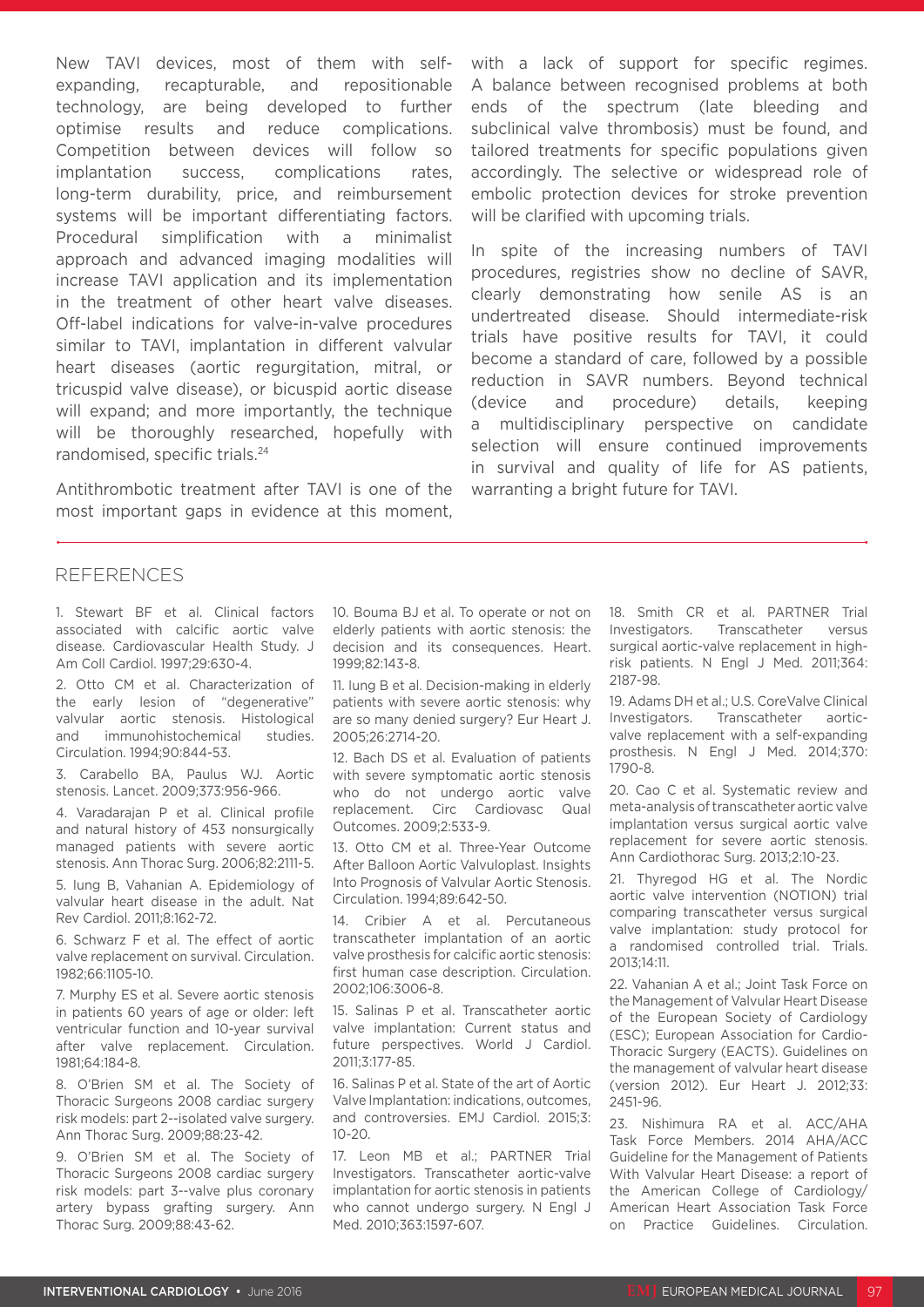#### 2014;129:e521-643.

24. Praz F et al. Expanding Indications of Transcatheter Heart Valve Interventions. JACC Cardiovasc Interv. 2015;8:1777-96.

25. Cheung A et al. 5-year experience with trancatheter transapical mitral valvein-valve implantation for bioprosthetic valve dysfunction. J Am Coll Cardiol. 2013;61(17):1759-66.

26. Bouleti C et al. Transfemoral implantation of transcatheter heart valves after deterioration of mitral bioprostheis or previous ring annuloplasty. JACC Cardiovasc Interv. 2015;8(1 Pt A):83-91.

27. Binder RK et al. Transcatheter aortic valve replacement with the SAPIEN 3: a new balloon-expandable transcatheter heart valve. JACC Cardiovasc Interv. 2013;6:293-300.

28. Dvir D et al. Preliminary clinical experience using the SAPIEN 3 device. J Am Coll Cardiol. 2013;62:B239.

29. Manoharan G et al. Treatment of Symptomatic Severe Aortic Stenosis With a Novel Resheathable Supra-Annular Self-Expanding Transcatheter Aortic Valve System. JACC Cardiovasc Interv. 2015;8:1359-67.

30. Moretti C et al. Meta-analysis of comparison between self-expandable and balloon-expandable valves for patients having transcatheter aortic valve implantation. Am J Cardiol. 2015; 115(12):1720-5.

31. Abdel-Wahab M. CHOICE – Late Follow-up. Transcatheter Cardiovascular Therapeutics, 15 October 2015.

32. Agarwal S et al. Transcatheter aortic valve replacement: current perspectives and future implications. Heart. 2015;101: 169-77.

33. D`Ascenzo F et al. Usefuness and validation of the survival post TAVI score for survival after transcatheter aortic vale implantation for aortic stenosis. Am J Cardiol. 2014;114(12):1967-74.

34. Kappetein AP et al. Updated standardized endpoint definitions for transcatheter aortic valve implantation: the Valve Academic Research Consortium-2 consensus document. J Am Coll Cardiol. 2012;60:1438-54.

35. Arnold SV et al. How to define a poor outcome after transcatheter aortic valve replacement: conceptual framework and empirical observations from the placement of aortic transcatheter valve (PARTNER) trial. Circ Cardiovasc Qual Outcomes. 2013;6:591-7.

36. Søndergaard L. 2-year results from an all-comers randomized clinical trial comparing transcatheter with surgical aortic valve replacement in patients with aortic valve stenosis. EuroPCR, 19 May 2015.

37. Leon MB et al. Transcatheter or

Surgical Aortic-Valve Replacement in Intermediate-Risk Patients. N Engl J Med. 2016;374:1609-20.

38. Webb JG et al. Percutaneous aortic valve implantation retrograde from the femoral artery. Circulation. 2006;113: 842-50.

39. Lichtenstein SV et al. Transapical transcatheter aortic valve implantation in humans: initial clinical experience. Circulation. 2006;114:591-6.

40. Ruge H et al. First successful aortic valve implantation with the CoreValve ReValving System via right subclavian artery access: a case report. Heart Surg Forum. 2008;11:323-4.

41. Bapat V et al. Transaortic transcatheter aortic valve implantation using Edwards Sapien valve: a novel approach. Catheter Cardiovasc Interv. 2012;79:733-40.

42. Gilard M et al.; FRANCE 2 Investigators. Registry of transcatheter aortic-valve implantation in high-risk patients. N Engl J Med. 2012;366:1705-15.

43. Barbash IM et al. Comparison of vascular closure devices for access site closure after transfemoral aortic valve implantation. Eur Heart J. 2015;36:3370-9.

44. Stefanini GG et al. Severe aortic stenosis and coronary artery disease. EuroIntervention. 2013;9:63-8.

45. Windecker S et al.; Authors/Task Force members. 2014 ESC/EACTS Guidelines on myocardial revascularization: the Task Force on Myocardial Revascularization of the European Society of Cardiology (ESC) and the European Association for CardioThoracic Surgery (EACTS) Developed with the special contribution of the European Association of Percutaneous Cardiovascular Interventions (EAPCI). Eur Heart J. 2014;35:2541-619.

46. Kostopoulou A et al. Management of Coronary Artery Disease and Conduction Abnormalities in Transcatheter Aortic Valve Implantation. Curr Treat Options Cardiovasc Med. 2016;18:9.

47. Dvir D. Early Discharge After TAVI: The Vancouver Clinical Pathway, Including the North America 3M Study. Transcatheter Cardiovascular Therapeutics, 15 October 2015.

48. Kappetein A et al.; The PARTNER Trial Investigators. Five-year outcomes of transcatheter aortic valve replacement (TAVR) in "inoperable" patients with severe aortic stenosis: The PARTNER Trial. Transcatheter Cardiovascular Therapeutics (TCT), 13-17 September 2014.

49. Minutello RM et al. Cost and inhospital outcomes of transcatheter aortic valve implantation versus surgical aortic valve replacement in commercial cases using a propensity score matched model. Am J Cardiol. 2015;115(10):1443-7.

50. Giordana F et al. Meta-analysis of predictors of all-cause mortality after transcatheter aortic valve implantation. Am J Cardiol. 2014;114(9):1447-55.

51. Nombela-Franco et al. Clinical impact and evolution of mitral regurgitation following transcatheter aortic valve replacement: a meta-analysis. Heart. 2015;101(17):1395-405.

52. Leon MB et al. Standardized endpoint definitions for transcatheter aortic valve implantation clinical trials: a consensus report from the Valve Academic Research Consortium. Eur Heart J. 2011;32:205-17.

53. Stratiev V et al. Reducing the risk of vascular complications during percutaneous aortic valve replacement. Ann Cardiol Angéiol (Paris). 2012;61:281-6.

54. Stortecky S et al. Percutaneous management of vascular complications in patients undergoing transcatheter aortic valve implantation. JACC Cardiovasc Interv. 2012;5:515-24.

55. Walther T et al. Perioperative results and complications in 15,964 transcatheter aortic valve replacements: prospective data from the GARY Registry. J Am Coll Cardiol. 2015;65:2173-80.

56. Généreux P et al. Clinical Outcomes After Transcatheter Aortic Valve Replacement Using Valve Academic Research Consortium Definitions: a weighted meta-analysis of 3,519 patients from 16 studies. J Am Coll Cardiol. 2012;59;2317-26.

57. Généreux P et al. Bleeding complications after surgical aortic valve replacement compared with transcatheter aortic valve replacement: insights from the PARTNER I Trial (Placement of Aortic Transcatheter Valve). J Am Coll Cardiol. 2014;63:1100-9.

58. Kodali S et al. Early clinical and echocardiographic outcomes with the Sapien 3 transcatheter aortic valve replacement system in inoperable, highrisk, and intermediate-risk aortic stenosis patients. American College of Cardiology Scientific Session, 15 March 2015.

59. Tchetche D et al. Adverse impact of bleeding and transfusion on the outcome post-transcatheter aortic valve implantation: insights from the Pooled-RotterdAm-Milano-Toulouse In Collaboration Plus (PRAGMATIC Plus) initiative. Am Heart J. 2012;164:402-9.

60. Van Mieghem NM et al. Incidence, predictors, and implications of access site complications with transfemoral transcatheter aortic valve implantation. Am J Cardiol. 2012;110:1361-7.

61. Généreux P et al. Incidence, predictors, and prognostic impact of late bleeding complications after transcatheter aortic valve replacement. J Am Coll Cardiol. 2014;64;2605-15.

62. Nijenhuis VJ et al. Rationale and design